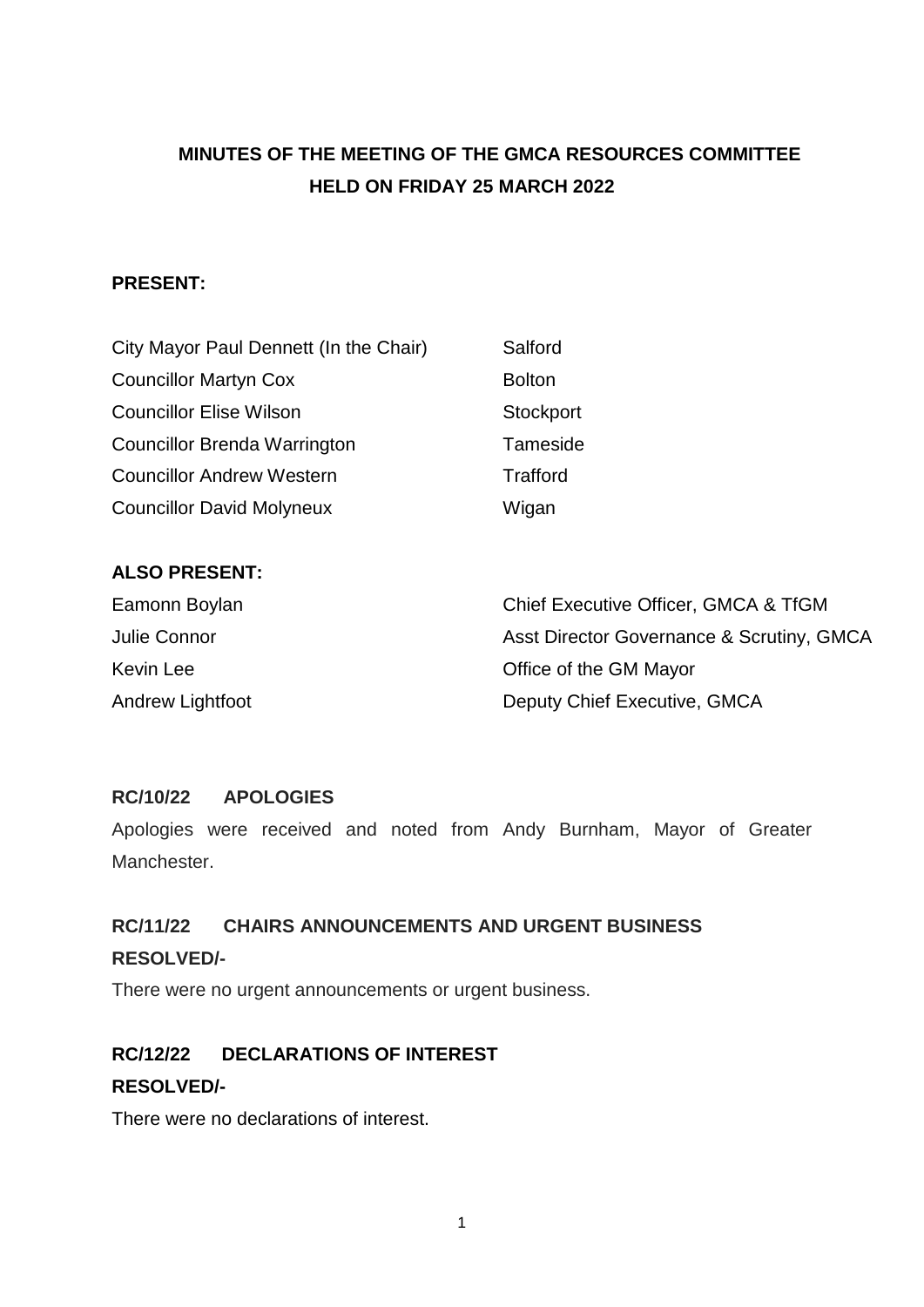# **RC/13/22 MINUTES OF THE GMCA RESOURCES COMMITTEE HELD ON 11 FEBRUARY 2022**

The Committee was advised that the benchmarking data for Monitoring Officers had been circulated to the Committee.

### **RESOLVED/-**

That the minutes of the GMCA Resources Committee meeting held on 11 February 2022 be approved as a correct record.

# **RC/14/22 APPOINTMENT OF TRANSPORT COMMISSIONER AND ACTIVE TRAVEL COMMISSIONER**

Eamonn Boylan introduced a report which sought the approval for the appointment of the Transport and Active Travel Commissioners.

The Chair advised the Committee of a number of proposed additional recommendations regarding the work required, accountability arrangements and proposed remuneration for all Mayoral Advisers or Commissioners and more specifically the remuneration of Diane Modhal.

### **RESOLVED/-**

- 1. That the appointment of Vernon Everitt as Transport Commissioner, on the terms outlined in paragraph 3.6 of the report, be approved.
- 2. That the appointment of Dame Sarah Storey as Active Travel Commissioner, on the terms outlined in paragraph 4.5 of the report, be approved.
- 3. That it be noted that all Advisor appointees will be required to complete the GMCA Register of Interests and comply with GMCA policies and procedures.